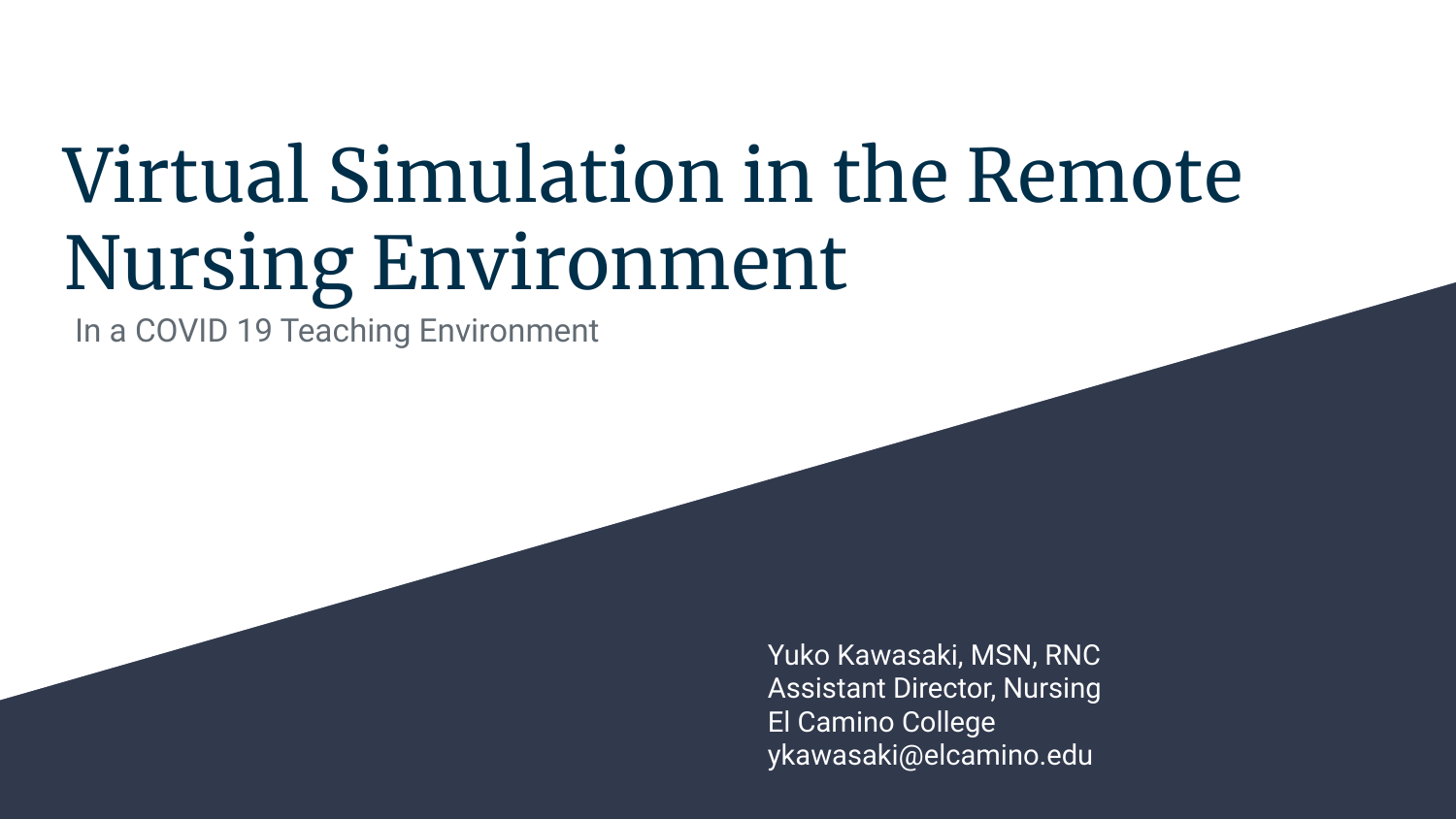Welcome! Today we have about 50 minutes to explore Virtual Simulation in the Remote Nursing Environment.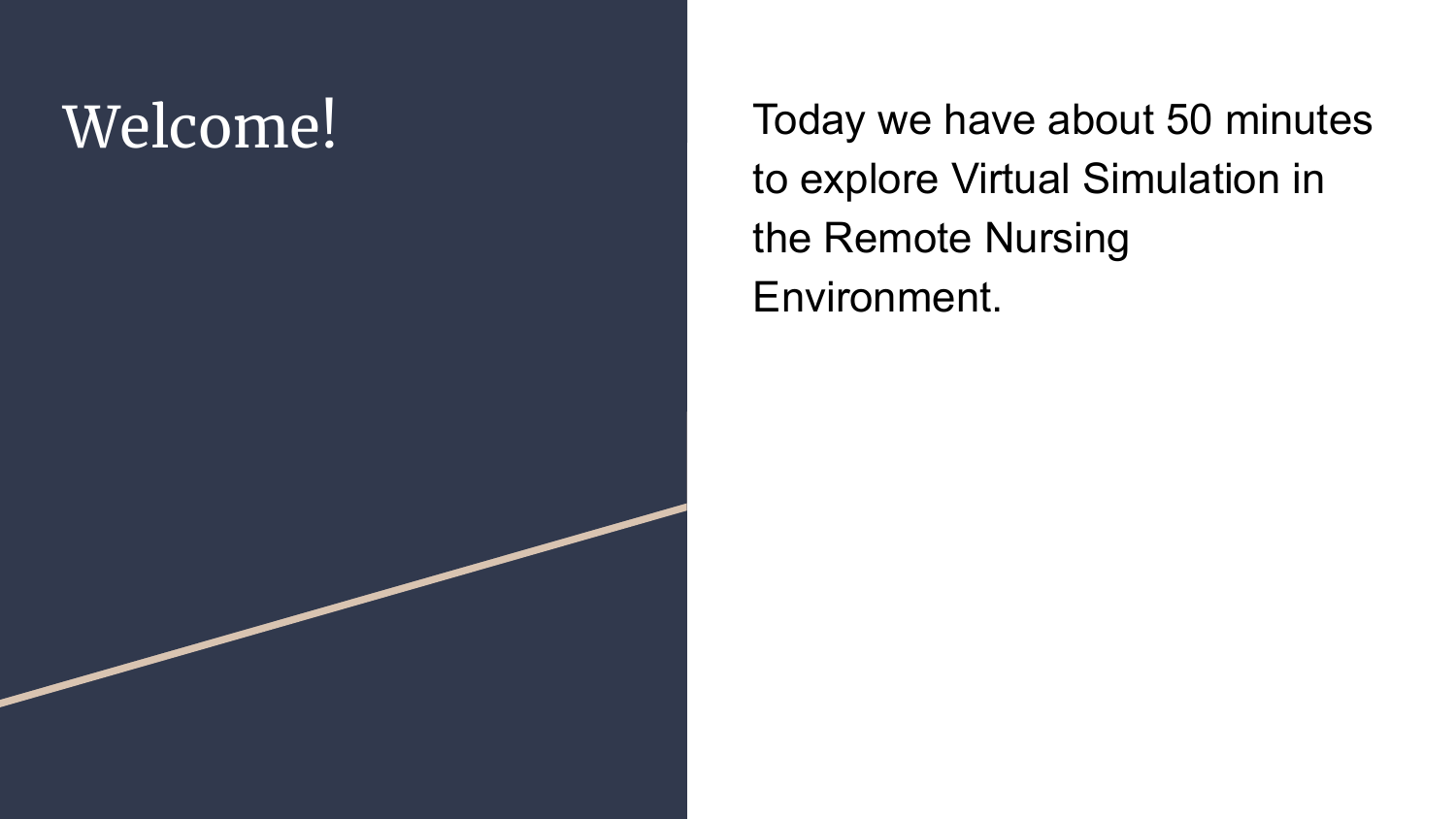### Help us facilitate an open conversation!

- We have small groups to allow for interaction
- We have found that chat and raising your hand doesn't work as well as simply muting yourself (we have NOT muted you)
- Unmute yourself when you want to talk
- Then return to mute after sharing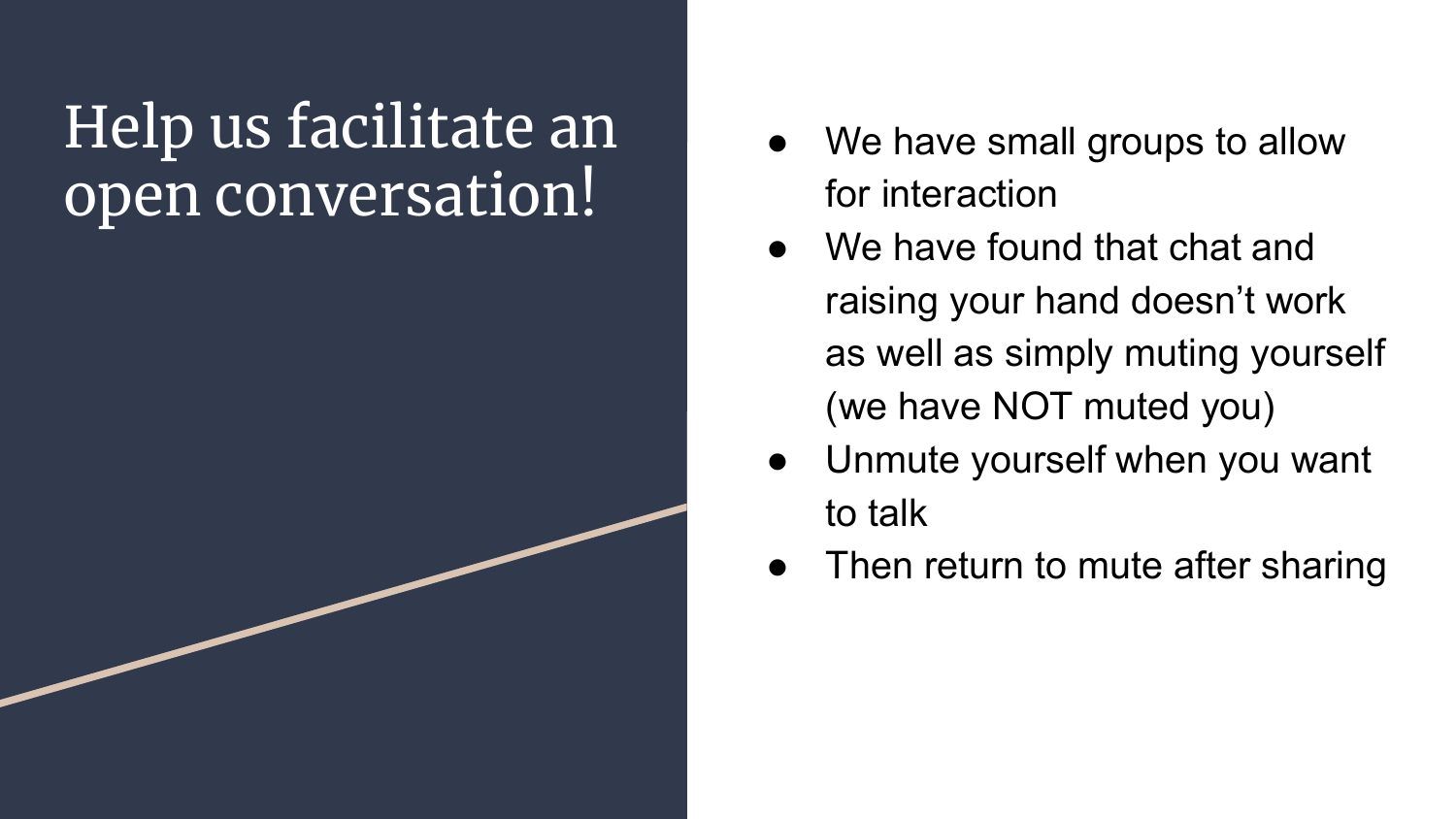### Virtual Simulation What does it mean to you?

Are you using any purchased products?

Lippincott vSIM?

DocuCare?

Evolve?

How many students participate in Virtual SIM at one time?

SIM coordinator or faculty members executing Virtual Simulation at your college?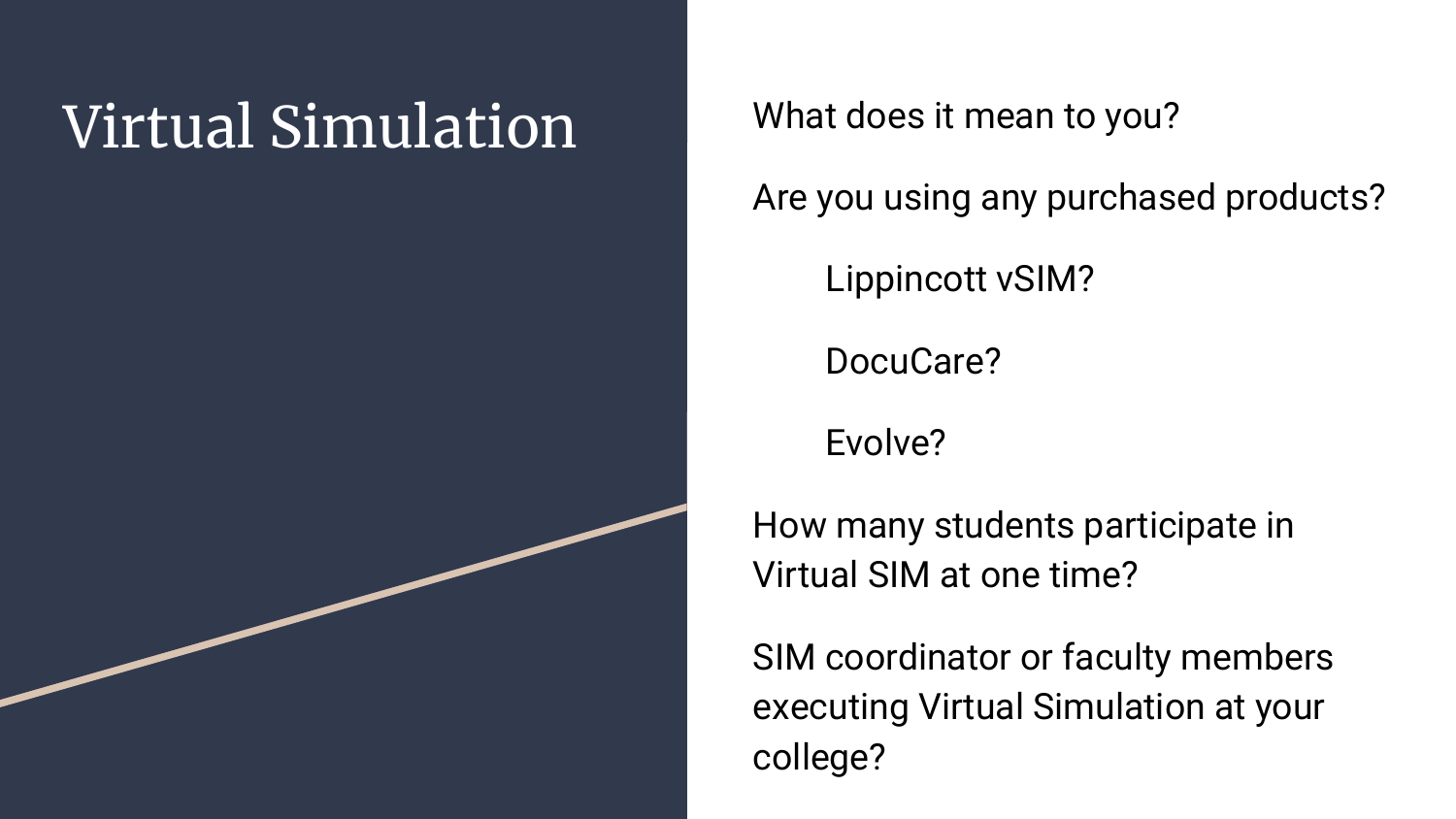### Free! We all love free, right?

**"Due to the COVID-19 crisis, the California Simulation Alliance has opened up FREE ACCESS to our Scenarios until May 31st!** The scenarios listed below are scenarios that have been developed, validated and tested by CSA subject matter experts.

QSEN and Team*STEPPS* competencies

have been integrated in all scenarios where

appropriate."

[CSA Scenarios and Tools](https://www.californiasimulationalliance.org/scenarios-and-tools/)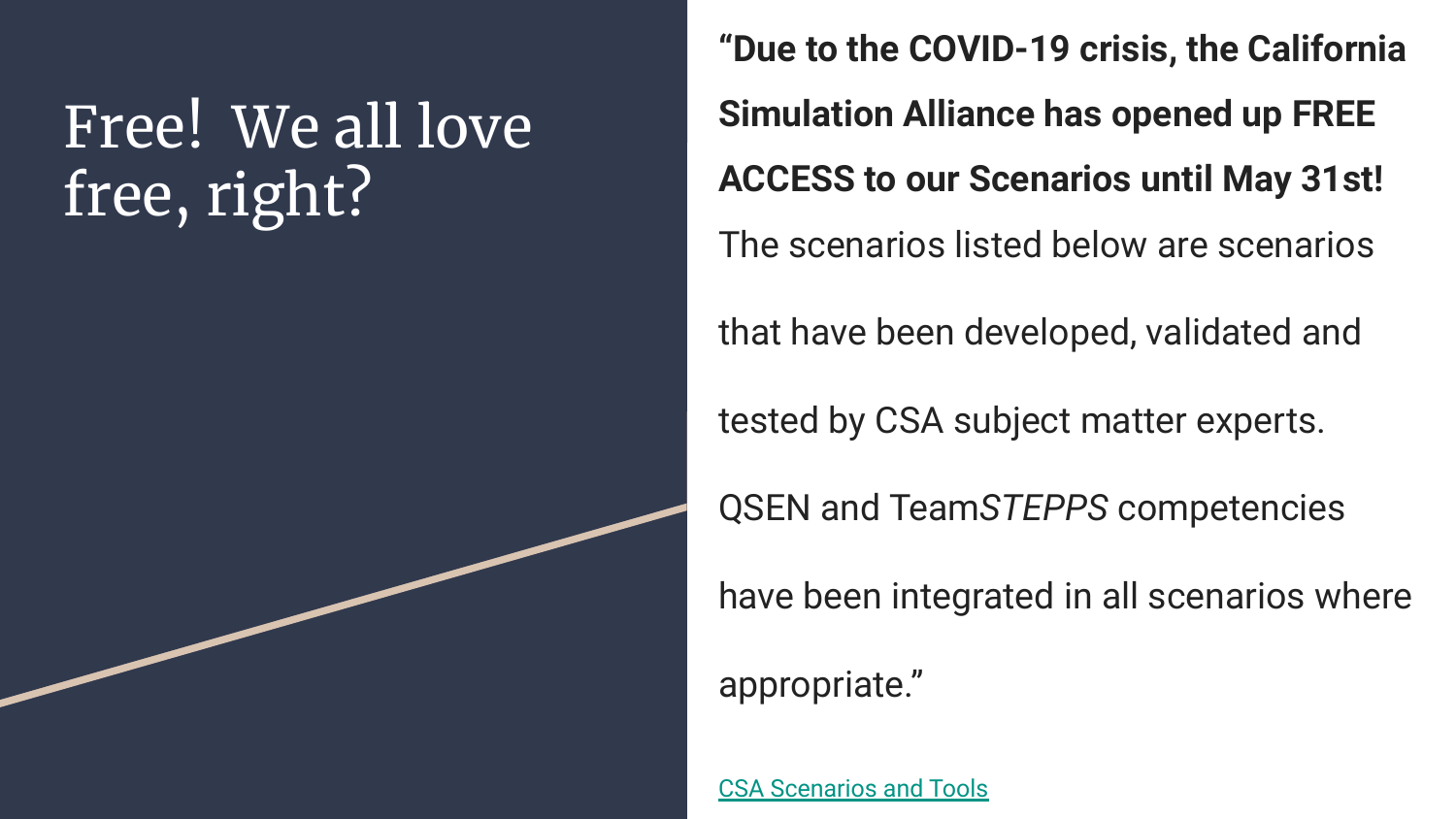### But wait, there's more!

### [CSA YouTube videos](https://www.youtube.com/channel/UCWBWq8ZTpE-HgtViCzprXEQ/videos)

Ideas………

Assign a student to each role.

Share your screen to watch the video.

After watching the video ask the assigned participants debriefing questions as if they were in that scenario.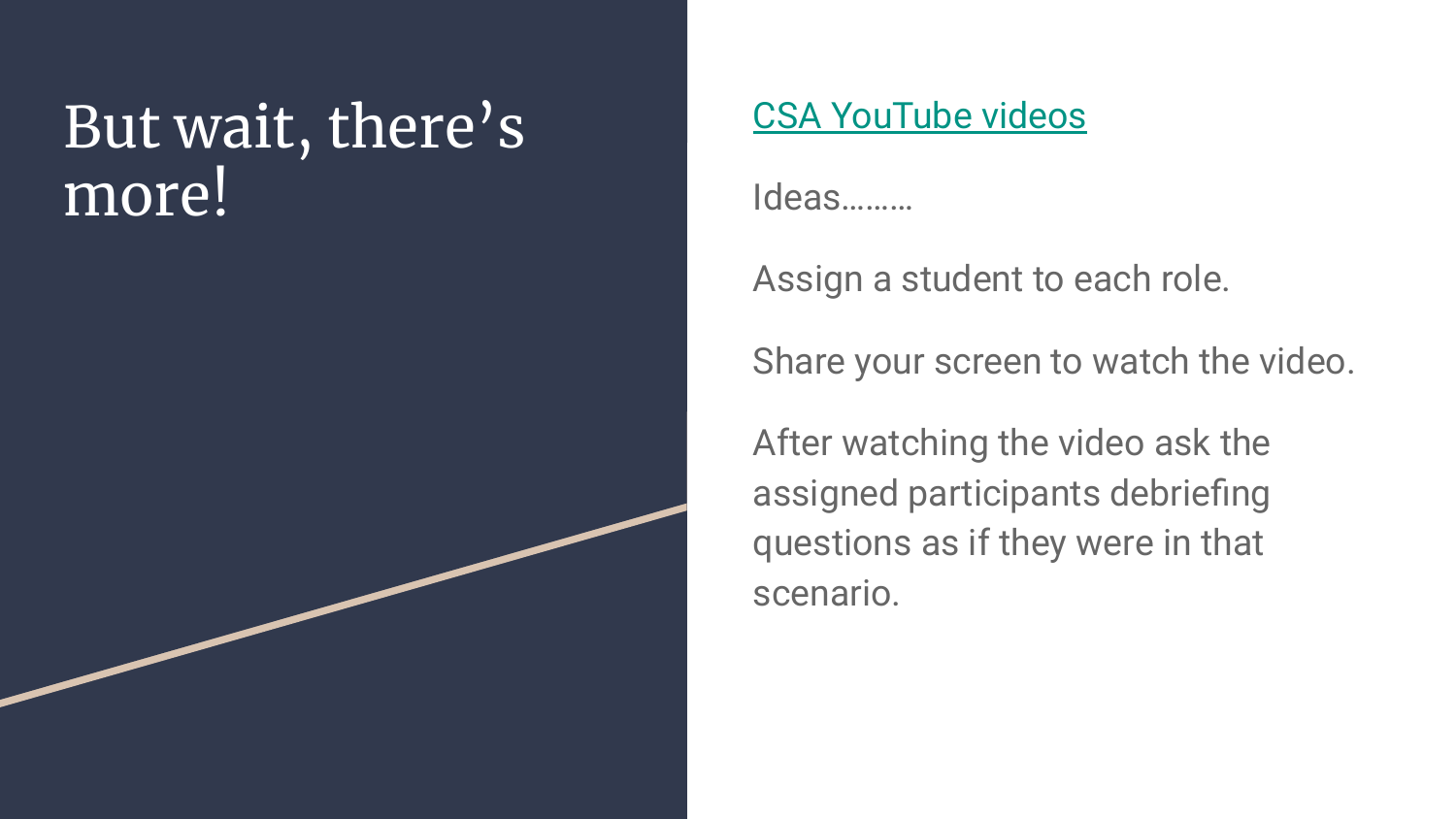#### The PEARLS Healthcare Debriefing Tool

|                                  | <b>Objective</b>                          | <b>Task</b>                                                                                                                          | <b>Sample Phrases</b>                                                                                                                                                                                                                                                                                                                                             |
|----------------------------------|-------------------------------------------|--------------------------------------------------------------------------------------------------------------------------------------|-------------------------------------------------------------------------------------------------------------------------------------------------------------------------------------------------------------------------------------------------------------------------------------------------------------------------------------------------------------------|
| Setting the<br><b>Scene</b>      | Create a safe context<br>for learning     | State the goal of debriefing;<br>articulate the basic<br>assumption*                                                                 | "Let's spend X minutes debriefing. Our goal is to improve<br>how we work together and care for our patients."<br>"Everyone here is intelligent and wants to improve."                                                                                                                                                                                             |
| Reactions<br>$\overline{2}$      | <b>Explore feelings</b>                   | Solicit initial reactions<br>& emotions                                                                                              | "Any initial reactions?"<br>"How are you feeling?"                                                                                                                                                                                                                                                                                                                |
| Description<br>3                 | Clarify facts                             | Develop shared<br>understanding of case                                                                                              | "Can you please share a short summary of the case?"<br>"What was the working diagnosis? Does everyone<br>aaree?"                                                                                                                                                                                                                                                  |
| Analysis                         | Explore variety of<br>performance domains | See backside of card for<br>more details                                                                                             | <b>Preview Statement</b><br>(Use to introduce new topic)<br>"At this point, I'd like to spend some time talking about<br>[insert topic here] because [insert rationale here]"<br><b>Mini Summary</b><br>(Use to summarize discussion of one topic)<br>"That was great discussion. Are there any additional<br>comments related to [insert performance gap here]?" |
| Any Outstanding Issues/Concerns? |                                           |                                                                                                                                      |                                                                                                                                                                                                                                                                                                                                                                   |
| Application/<br>5<br>Summary     | Identify take-aways                       | Learner centered<br>Instructor centered                                                                                              | "What are some take-aways from this discussion for our<br>clinical practice?"<br>"The key learning points for the case were [insert<br>learning points here]."                                                                                                                                                                                                    |
|                                  |                                           | "Basic assumption, Copyright C Center for Medical Simulation. Used with permission<br>$-$ 5 $-$ The $-$ The T-R PM of A R $ -$ 5 $-$ |                                                                                                                                                                                                                                                                                                                                                                   |

Reproduced with pem sic Medicine. Originally published as Bajaj K, Meguerdichian M, Thoma B, Huang S, Eppich W, Cheng A. The PEARLS Healthcare Debriefing Tool. Acad Med. 2017. [Post Author Corrections].http://journals.lww.com/academ Idicine/toc/publish.ahead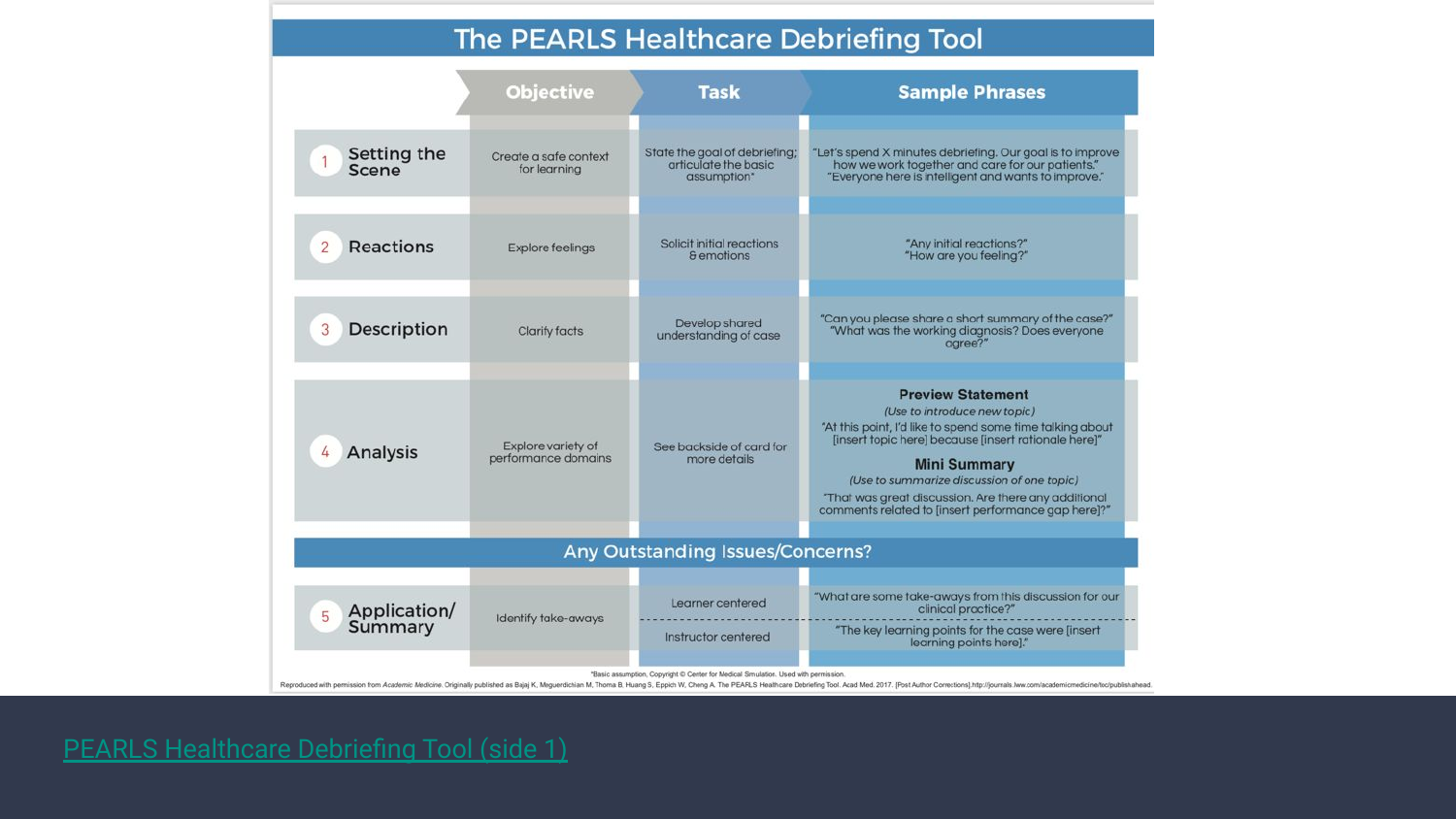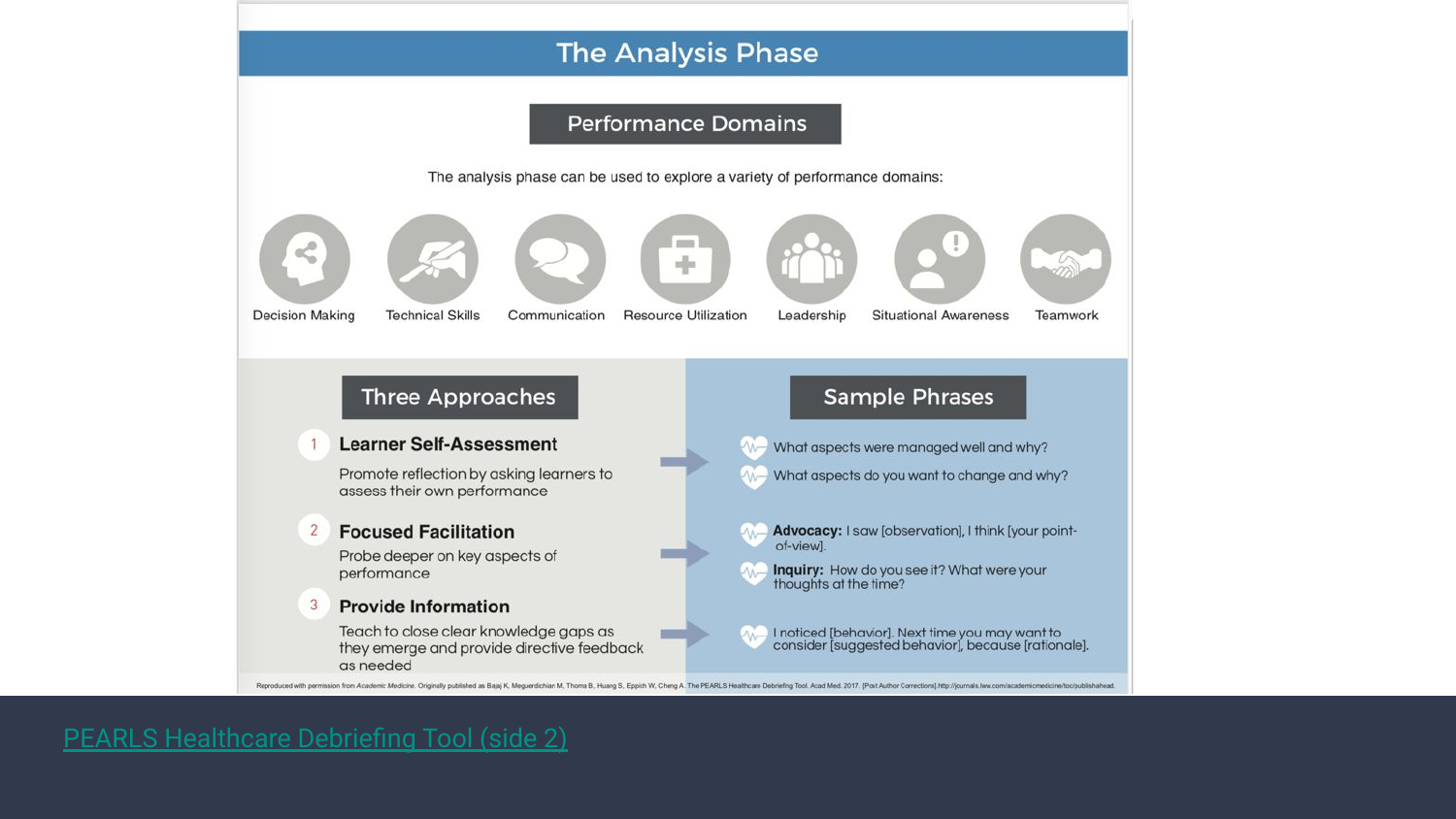### Montgomery College

Each library listing contains video (used either independently or with accompanying document(s) to enhance education using simulation in any setting) and accompanying documents (used as guides for educators to recreate content in areas relevant to practice).

**[Assessment](https://www.montgomerycollege.edu/academics/departments/nursing-tpss/nursing-simulation-scenario-library.html#simulationscenarioassessment)** | **[Briefing](https://www.montgomerycollege.edu/academics/departments/nursing-tpss/nursing-simulation-scenario-library.html#simulationresourcebriefing)** | **[Code Blue](https://www.montgomerycollege.edu/academics/departments/nursing-tpss/nursing-simulation-scenario-library.html#simulationscenariocodeblue)** | **[Cultural Sim](https://www.montgomerycollege.edu/academics/departments/nursing-tpss/nursing-simulation-scenario-library.html#simulationscenarioculturalsim)** | **[Debriefing](https://www.montgomerycollege.edu/academics/departments/nursing-tpss/nursing-simulation-scenario-library.html#simulationresourcedebriefing)** | **[Eating Disorders](https://www.montgomerycollege.edu/academics/departments/nursing-tpss/nursing-simulation-scenario-library.html#simulationscenarioeatingdisorders)** | **[End of Life](https://www.montgomerycollege.edu/academics/departments/nursing-tpss/nursing-simulation-scenario-library.html#simulationscenarioendoflife)** | **[Managing](https://www.montgomerycollege.edu/academics/departments/nursing-tpss/nursing-simulation-scenario-library.html#simulationresourcemanagingincivility) [Incivility](https://www.montgomerycollege.edu/academics/departments/nursing-tpss/nursing-simulation-scenario-library.html#simulationresourcemanagingincivility)** | **[Medical Error](https://www.montgomerycollege.edu/academics/departments/nursing-tpss/nursing-simulation-scenario-library.html#simulationscenariomedicalerror)** | **[Opioid Withdrawal](https://www.montgomerycollege.edu/academics/departments/nursing-tpss/nursing-simulation-scenario-library.html#simulationscenarioopioidwithdrawal)** | **[Postpartum Hemorrhage](https://www.montgomerycollege.edu/academics/departments/nursing-tpss/nursing-simulation-scenario-library.html#simulationscenariopostpartumhemorrhage)** | **[Sepsis](https://www.montgomerycollege.edu/academics/departments/nursing-tpss/nursing-simulation-scenario-library.html#simulationscenariosepsis)** |**[Stress and Crisis](https://www.montgomerycollege.edu/academics/departments/nursing-tpss/nursing-simulation-scenario-library.html#simulationscenariostressandcrisis)** | **[Transgender Care](https://www.montgomerycollege.edu/academics/departments/nursing-tpss/nursing-simulation-scenario-library.html#simulationscenariotransandgendernonconformingidentifiedpatientcare)**

[Montgomery College SIM resources](http://www.montgomerycollege.edu/nursingsimulations)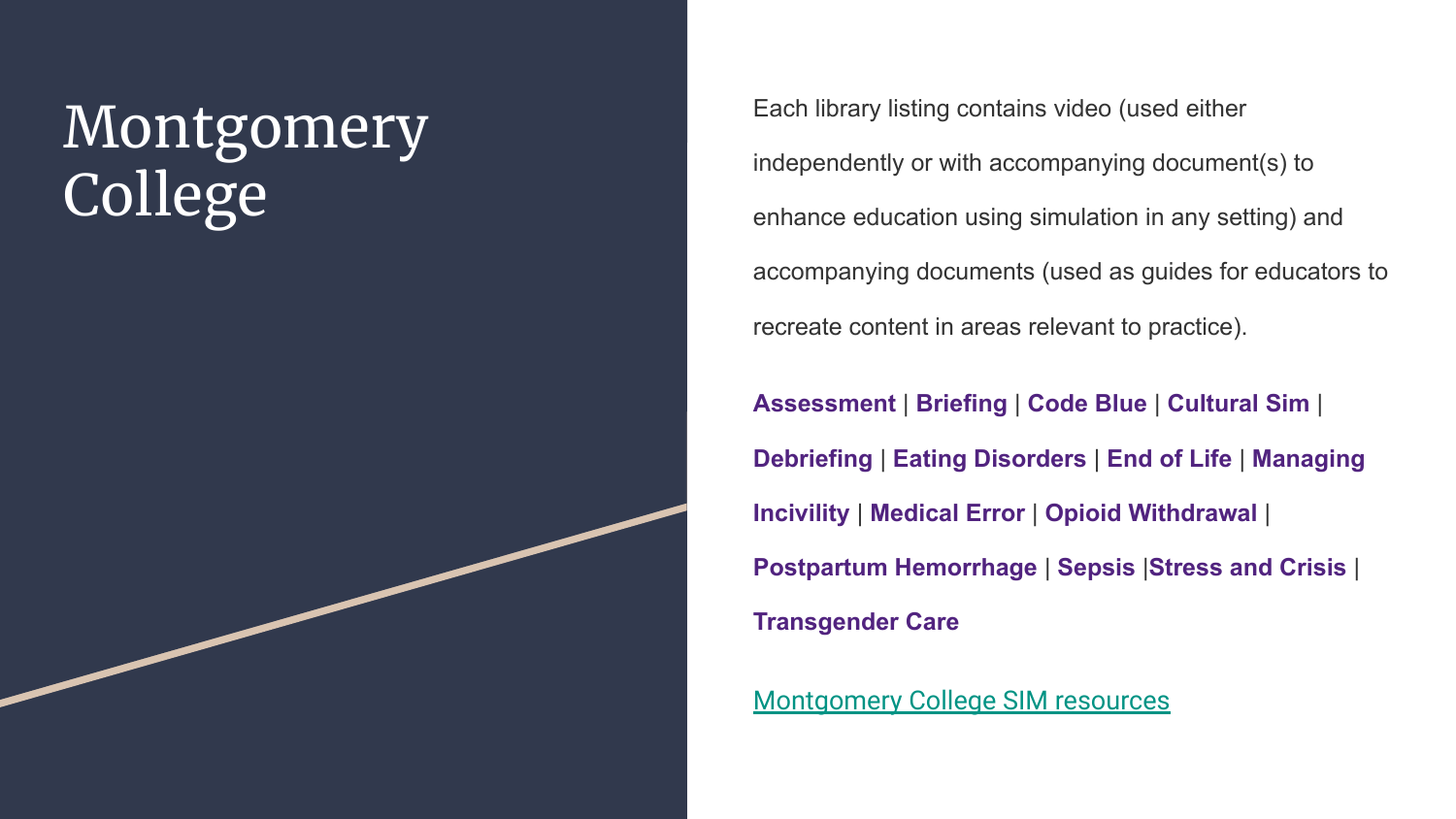### Open Access (Free) Resources

[California Simulation Alliance](https://www.californiasimulationalliance.org/scenarios-and-tools/)

[California Simulation Alliance Videos](https://www.youtube.com/channel/UCWBWq8ZTpE-HgtViCzprXEQ/videos)

**[Montgomery College](http://www.montgomerycollege.edu/nursingsimulations)** 

**[PEARLS](https://debrief2learn.org/pearls-debriefing-tool/)**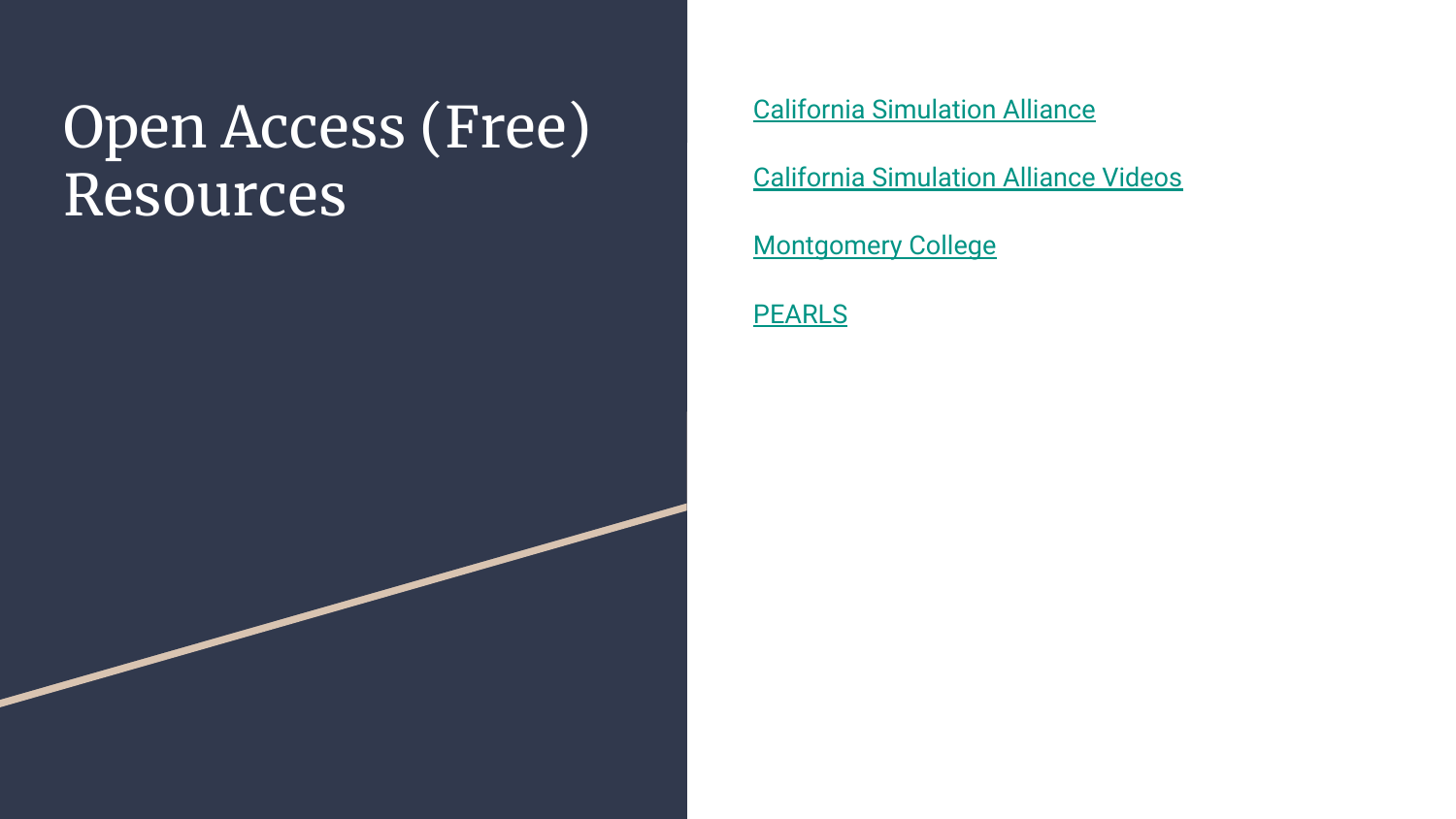## Closed Access (\$\$) Lippincott



vSIM & DocuCare\*\*

Med-Surg Instructor Overview Student SIM Activities Student Active Learning Packet Facutly Active Learning Packet Clinical Replacement Packet

\*\*Sorry I can't provide links to these paid products. Please call or e-mail your representative! **Remember…..all your students don't need to have access to vSIM. One instructor can share their screen of the vSimulation with the students. Students will have to take good notes! They will be ENGAGED!!**